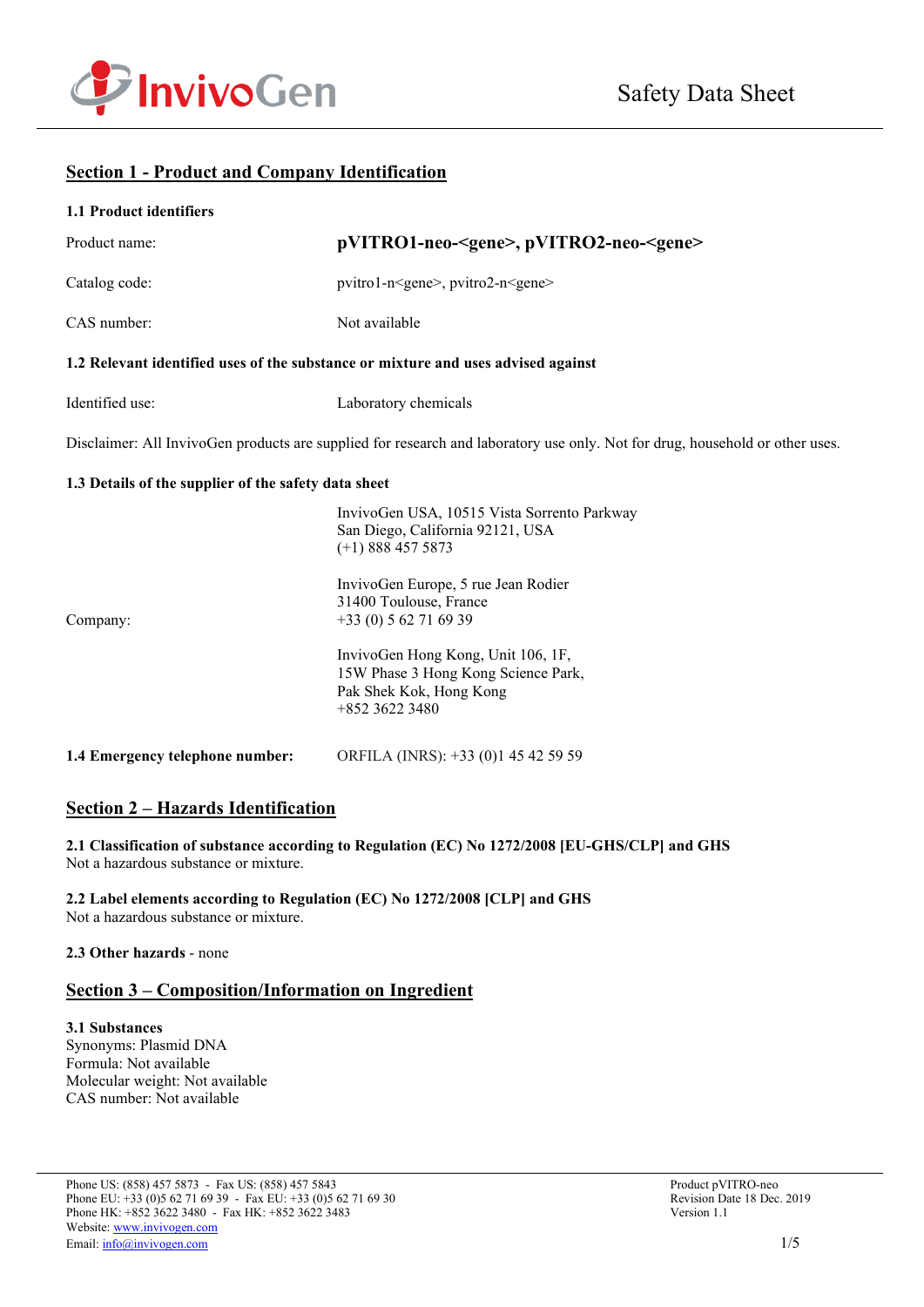

# **Section 4 – First Aid Measures**

### **4.1 Description of first aid measures**

**General advice:** Consult a physician. Show this safety data sheet to the doctor in attendance. Move out of dangerous area. **If inhaled:** If breathed in, remove to fresh air. If not breathing, give artificial respiration. Consult a physician. **In case of skin contact:** Wash skin with soap and plenty of water. Consult a physician. **In case of eye contact:** Rinse thoroughly with plenty of water for at least 15 minutes and consult a physician.

**If swallowed:** Do NOT induce vomiting. Never give anything by mouth to an unconscious person. Rinse mouth with water. Consult a physician.

### **4.2 Most important symptoms and effects, both acute and delayed**

The most important known symptoms and effects are described in the labeling (see section 2.2) and/or in section 11.

#### **4.3 Indication of any immediate medical attention and special treatment needed** No data available

# **Section 5 – Fire Fighting Measures**

### **5.1 Extinguishing media**

**Suitable extinguishing media:** Use water spray, carbon dioxide, dry chemical powder or appropriate foam.

## **5.2 Specific hazards arising from the chemical**

No data available

### **5.3 Special Firefighting Procedures**

Wear self-contained breathing apparatus for firefighting if necessary.

# **Section 6 – Accidental Release Measures**

### **6.1 Personal precautions, protective equipment and emergency**

Use personal protective equipment. Avoid breathing vapors, mist or gas. Ensure adequate ventilation. Remove all sources of ignition. Evacuate personnel to safe areas. Beware of vapors accumulating to form explosive concentrations. Vapors can accumulate in low areas.

For personal protection see section 8.

## **6.2 Environmental precautions**

Prevent further leakage or spillage if safe to do so. Do not let product enter drains.

### **6.3 Methods and materials for containment and cleaning up**

Soak up with inert absorbent material and dispose of as hazardous waste. Keep in suitable, closed containers for disposal according to local regulations (see section 13).

### **6.4 Reference to other sections**

For disposal see section 13.

# **Section 7 – Handling and Storage**

## **7.1 Precautions for safe handling**

Provide appropriate exhaust ventilation at places where dust is formed. For precautions see section 2.2.

## **7.2 Conditions for safe storage, including any incompatibilities**

Keep container tightly closed in a dry and well-ventilated place. Recommended storage temperature: -20 °C.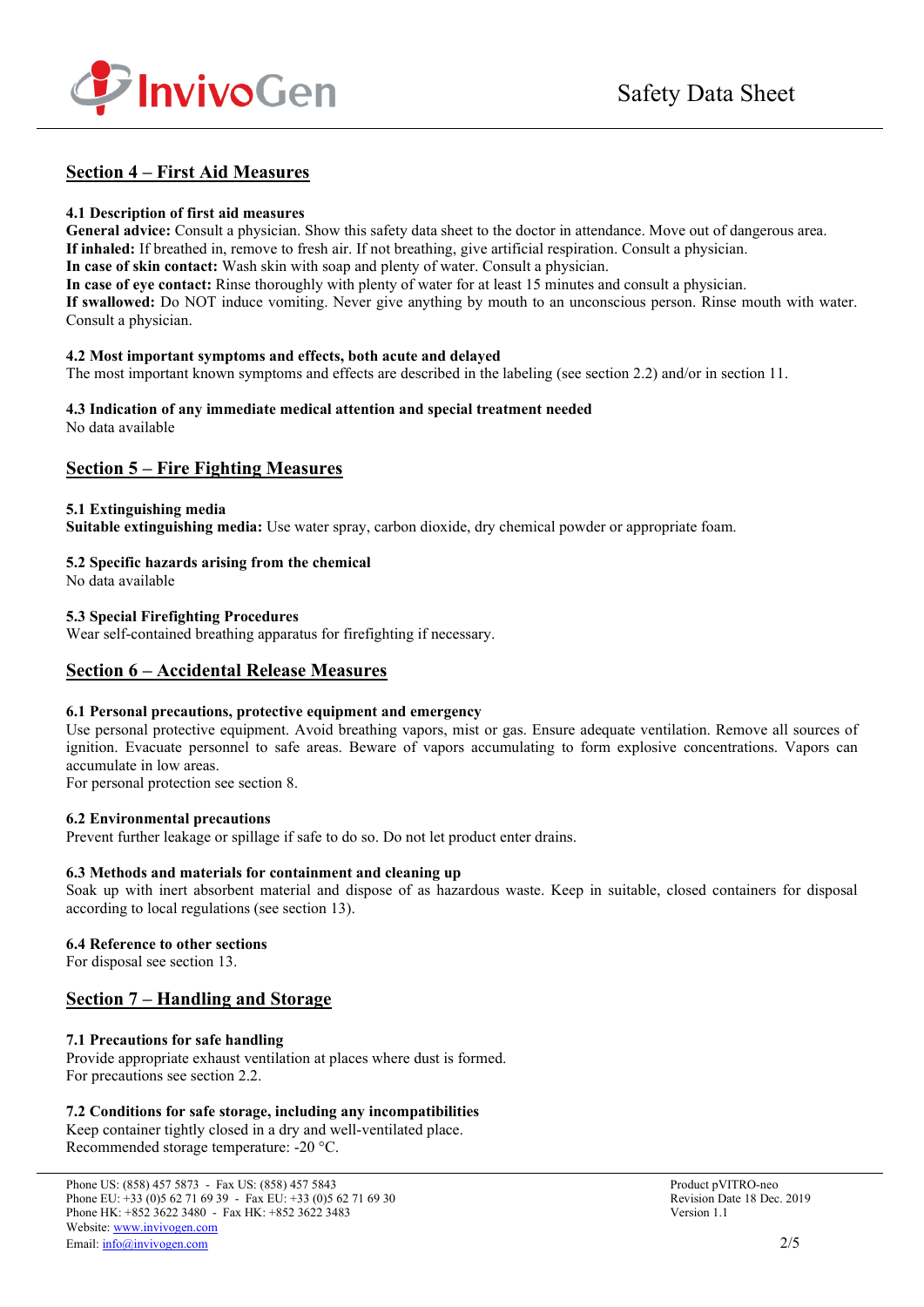

## **7.3 Specific end use(s)**

Apart from the uses mentioned in section 1.2 no other specific uses are stipulated.

# **Section 8 – Exposure Controls/PPE**

### **8.1 Control parameters**

#### **Components with workplace control parameters**

Contains no substances with occupational exposure limit values.

#### **8.2 Exposure controls**

**Appropriate engineering controls** General industrial hygiene practice.

### **Personal protective equipment**

#### **Eye/face protection**

Use equipment for eye protection tested and approved under appropriate government standards such as NIOSH (US) or EN 166(EU).

#### **Skin protection**

Handle with gloves. Gloves must be inspected prior to use. Use proper glove removal technique (without touching glove's outer surface) to avoid skin contact with this product. Dispose of contaminated gloves after use in accordance with applicable laws and good laboratory practices. Wash and dry hands.

### **Body Protection**

Choose body protection in relation to its type, to the concentration and amount of dangerous substances, and to the specific workplace. The type of protective equipment must be selected according to the concentration and amount of the dangerous substance at the specific workplace.

### **Respiratory protection**

Respiratory protection is not required. Where protection from nuisance levels of dusts are desired, use type N95 (US) or type P1 (EN 143) dust masks. Use respirators and components tested and approved under appropriate government standards such as NIOSH (US) or CEN (EU).

### **Control of environmental exposure**

Do not let product enter drains.

## **Section 9 – Physical/Chemical Properties**

### **9.1 Information on basic physical and chemical properties**

**Appearance** Physical state: Solid Color: White **Safety Data** Odor: No data available Odor threshold: No data available pH: No data available Melting point/freezing point: No data available Initial boiling point and boiling range: No data available Flash point: No data available Evaporation rate: No data available Flammability: No data available Upper/lower flammability or explosive limits: No data available Vapor pressure: No data available Relative density: No data available Solubility in water:  $1 \mu g / \mu l$ Partition coefficient (n-octanol/water): No data available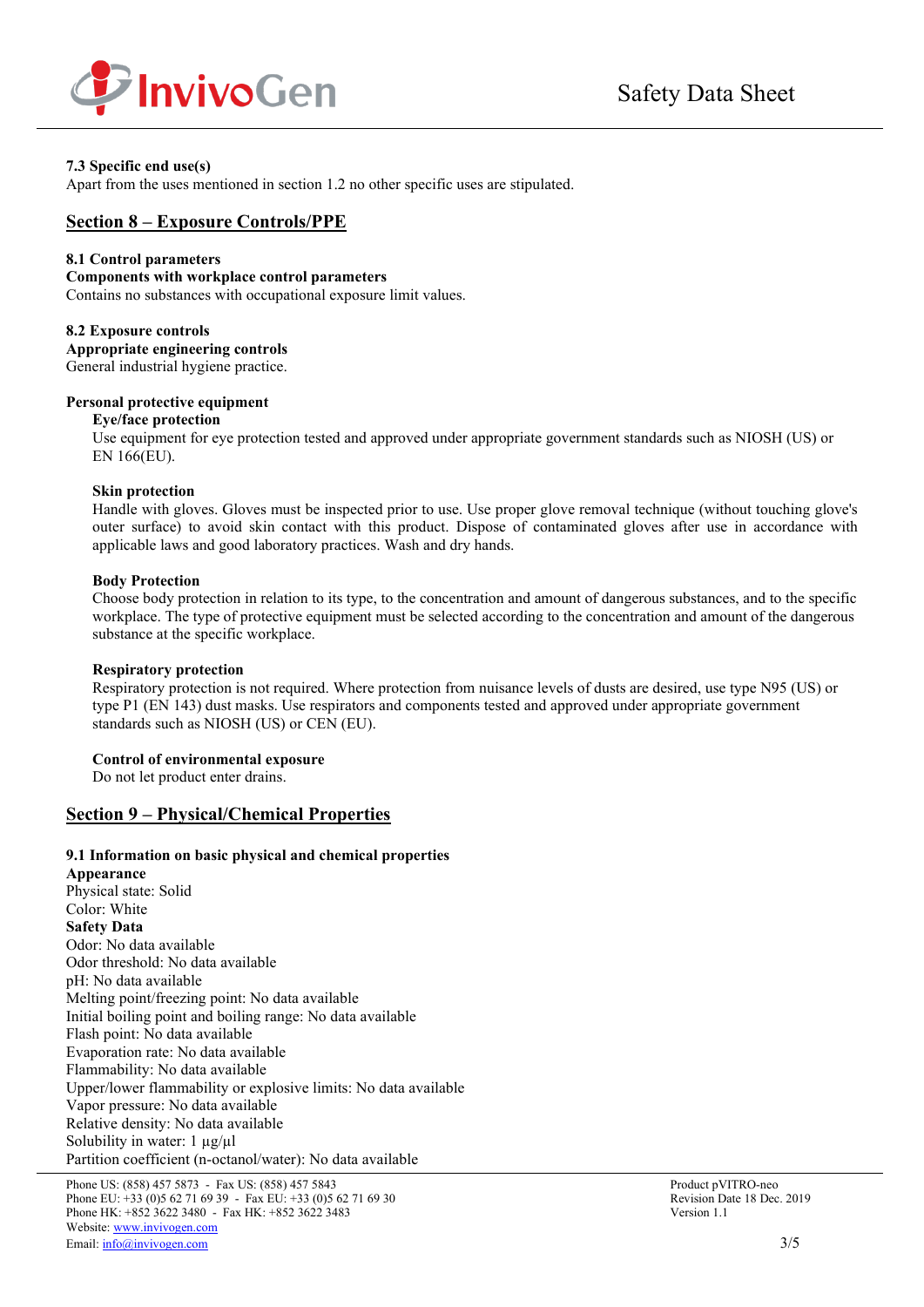

Autoignition temperature: No data available Decomposition temperature: No data available Viscosity: No data available

### **9.2 Other safety information**

no data available

# **Section 10 – Stability and Reactivity**

**10.1 Reactivity:** No data available **10.2 Chemical stability:** Stable under recommended storage conditions. **10.3 Possibility of hazardous reactions:** No data available **10.4 Conditions to avoid:** No data available **10.5 Incompatible materials:** No data available **10.6 Hazardous decomposition products:** No data available **In case of fire:** See section 5

# **Section 11 – Toxicological Information**

## **11.1 Information on toxicological effects**

**Acute toxicity:** Oral LD50: No data available Inhalation LC50: No data available Dermal LD50: No data available Other information on acute toxicity: No data available **Skin corrosion/irritation:** No data available **Serious eye damage/irritation:** No data available **Respiratory or skin sensitization:** No data available **Germ cell mutagenicity:** No data available **Carcinogenicity:** No data available **Reproductive toxicity:** No data available **Additional information:** No data available

# **Section 12 – Ecological Information**

**12.1 Toxicity:** No data available

**12.2 Persistence and degradability:** No data available

**12.3 Bioaccumulative potential:** No data available

**12.4 Mobility in soil:** No data available

**12.5 Results of PBT and vPvB assessment:** PBT/vPvB assessment not available as chemical safety assessment not required or not conducted.

**12.6 Other adverse effects:** No data available

# **Section 13 – Disposal Considerations**

## **13.1 Waste treatment methods**

**Product:** Observe all federal, state and local environmental regulations. Contact a licensed professional waste disposal service to dispose of this material. Must not be disposed of together with household garbage. **Contaminated Packaging:** Dispose of as unused product.

# **Section 14 – Transport Information**

| 14.1 UN number |               |           |           |
|----------------|---------------|-----------|-----------|
| $ADR/RID: -$   | $DOT$ (US): - | $IMDG: -$ | $IATA: -$ |

Phone US: (858) 457 5873 - Fax US: (858) 457 5843<br>
Phone EU: +33 (0)5 62 71 69 39 - Fax EU: +33 (0)5 62 71 69 30<br>
Revision Date 18 Dec. 2019 Phone EU:  $+33(0)562716939$  - Fax EU:  $+33(0)562716930$ Phone HK: +852 3622 3480 - Fax HK: +852 3622 3483 Version 1.1 Website[: www.invivogen.com](http://www.invivogen.com/) Email[: info@invivogen.com](mailto:info@invivogen.com) 4/5